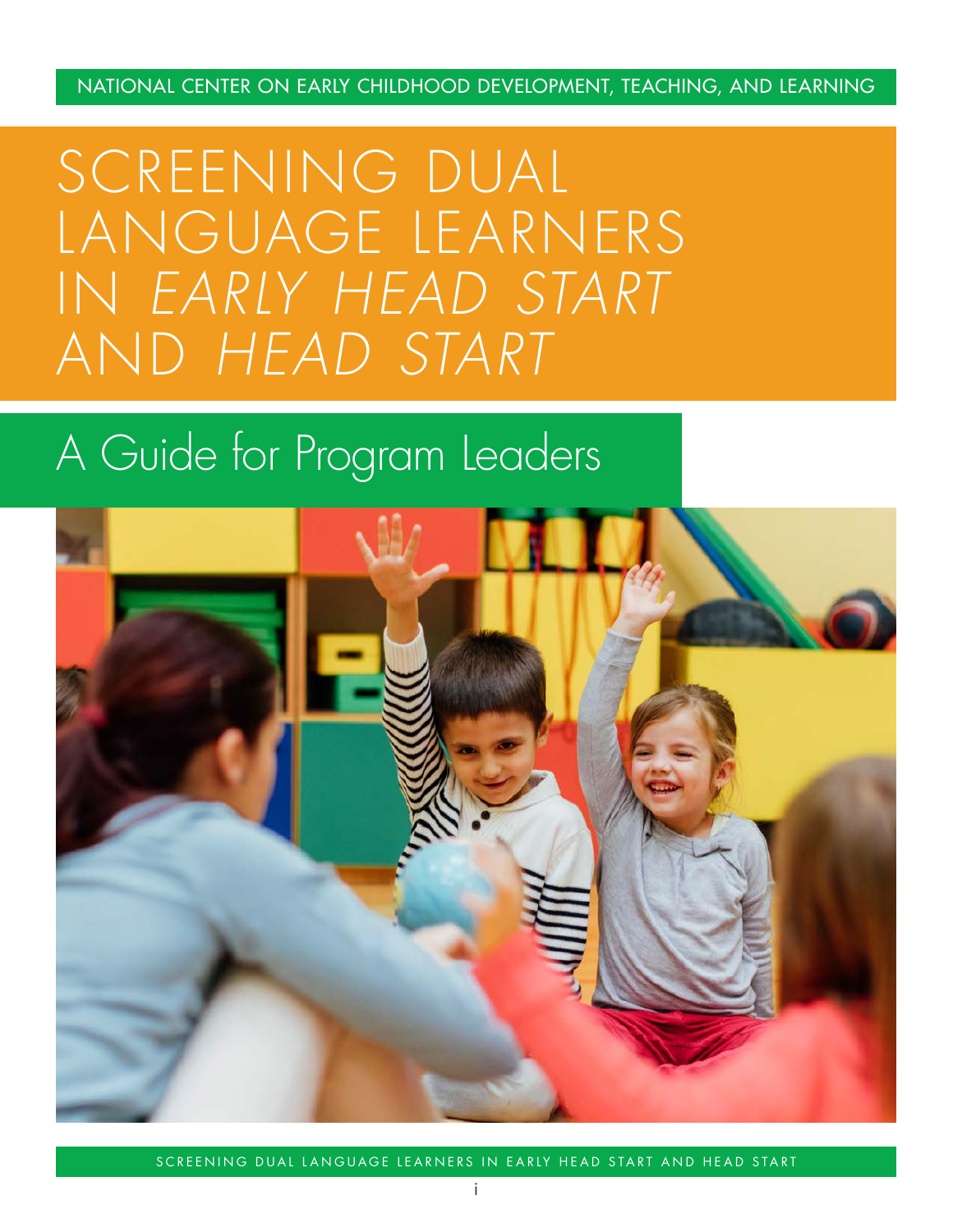## PREFACE

Successful screening is the first step toward partnering with families to support their children's development throughout their lives.

This document provides Early Head Start/Head Start (EHS/HS) program leaders with tools to plan, implement, and evaluate their screening processes for children who are dual language learners (DLLs), birth to age five. It focuses on ways that leaders can make informed and intentional decisions about

- selecting screening instruments for children who are DLLs, and
- implementing high-quality developmental screening practices for children who are DLLs.

Head Start Program Performance Standard 45 cfr 1302.33(A) states that "a program must complete or obtain a current developmental screening to identify concerns regarding a child's developmental, behavioral, motor, language, social, cognitive, and emotional skills."

1303.33(C) states that screenings must be "valid and reliable for the population and purpose for which they will be used, including by being conducted by qualified and trained personal, and being age, developmentally, culturally and linguistically appropriate."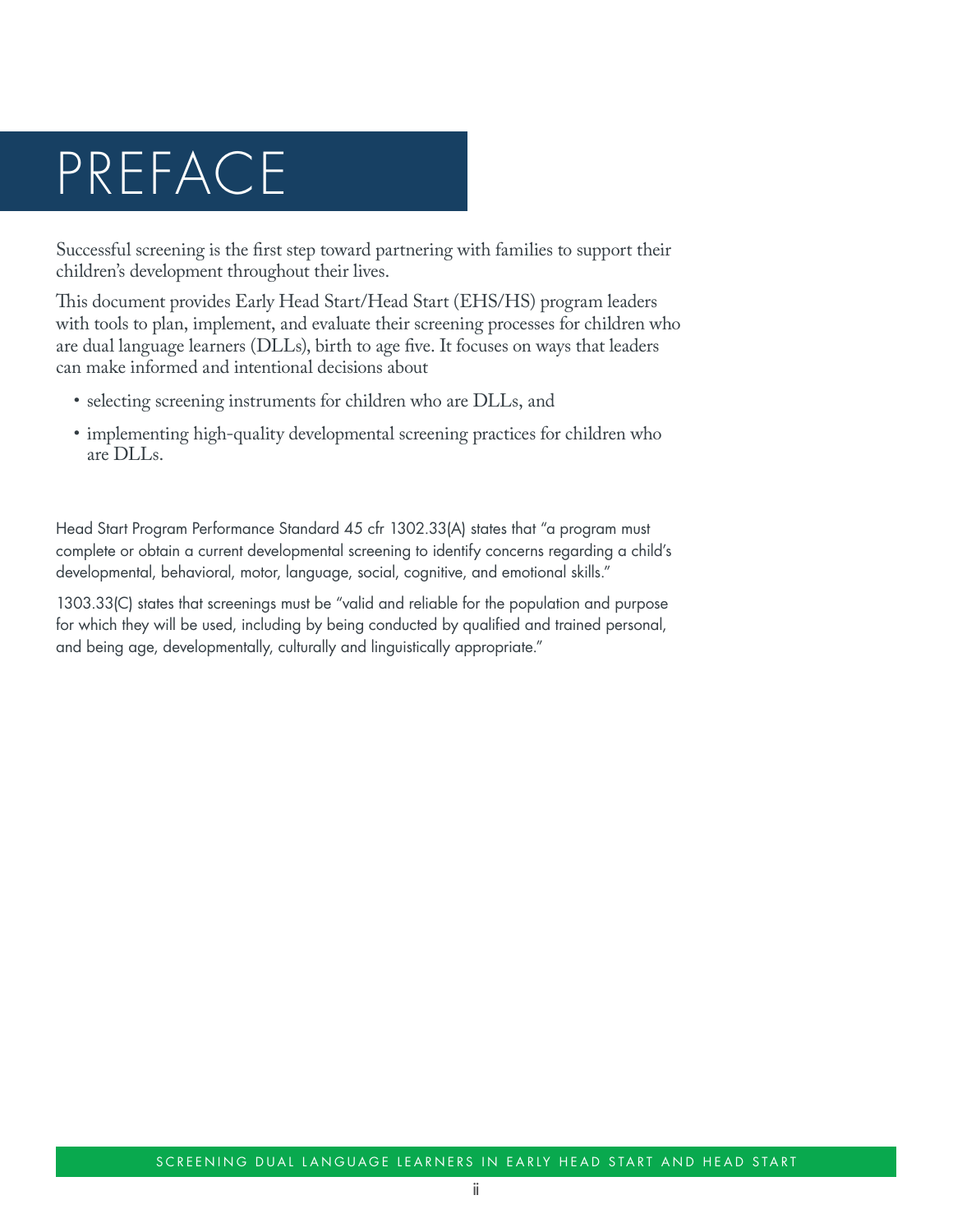## CONTENTS

| <b>PART ONE</b>                                                                     |
|-------------------------------------------------------------------------------------|
|                                                                                     |
| <b>PART TWO</b><br>3                                                                |
| $\mathcal{S}$                                                                       |
| $\overline{4}$                                                                      |
| <b>PART THREE</b><br>6                                                              |
|                                                                                     |
|                                                                                     |
| -8                                                                                  |
| <b>PART FOUR</b><br>9                                                               |
| When There Are No Valid And Reliable Instruments For A Child Or Group Of Children 9 |
| Screening Dual Language Learners Planning And Implementation Worksheet 12           |
| Screening Dual Language Learners Planning And Implementation Worksheet 13           |
| Screening Dual Language Learners Planning And Implementation Worksheet 14           |
| <b>PART FIVE</b><br>15                                                              |
| . 15                                                                                |
| <b>PART SIX</b><br>18                                                               |
|                                                                                     |
| 19<br><b>References</b>                                                             |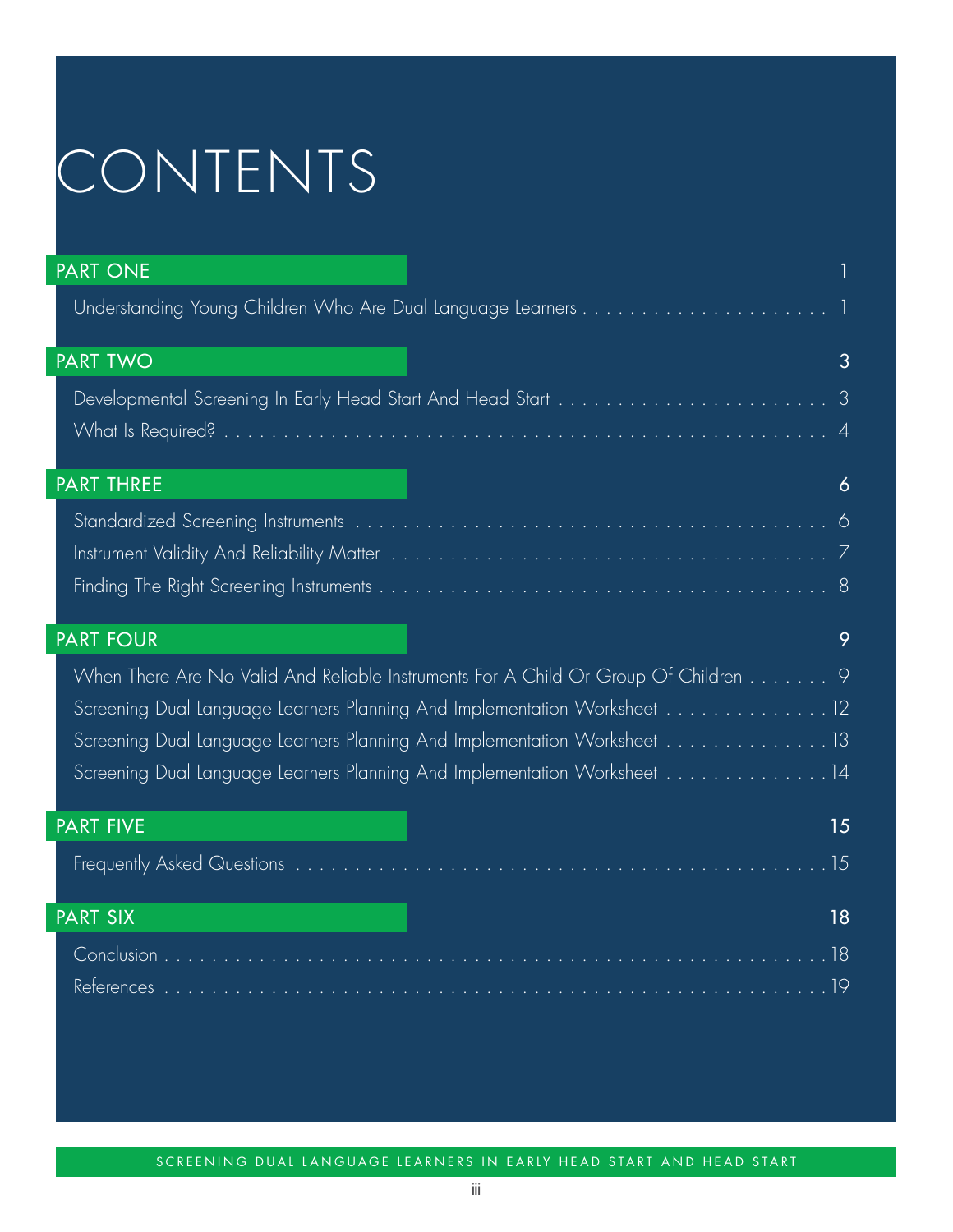## <span id="page-3-0"></span>PART ONE

## UNDERSTANDING YOUNG CHILDREN WHO ARE DUAL LANGUAGE LEARNERS

Nationwide, approximately over one million children are enrolled in Early Head Start and Head Start programs. Of those children, at least 319,820 have a primary home language other than English, according to the 2016 Program Information Report (PIR). The Office of Head Start defines DLLs as children who

- acquire two or more languages at the same time, or
- learn a second language while continuing to develop their first language (HHS, ACF, 2016).

## REMEMBER

Young children whose primary language is English and are learning a second language are also dual language learners.

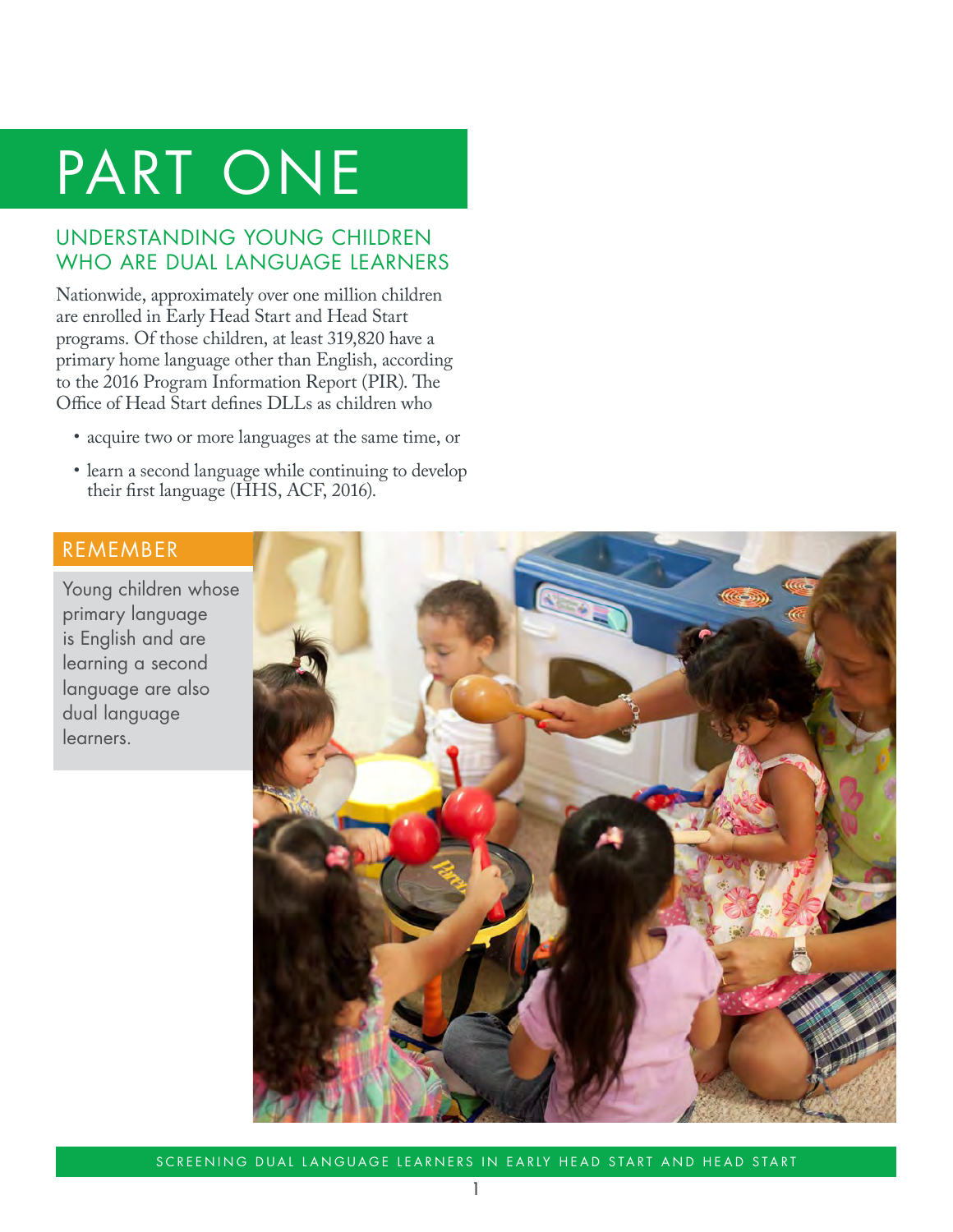# SAME DIFFERENT AND DIVERSE



Children who are dual language learners represent a highly diverse group. Children in Early Head Start and Head Start are growing up with more than 140 languages and cultural backgrounds. They have a natural capacity for learning and communication. Infants and toddlers who are learning one language, and those who are simultaneously learning more than one language, achieve developmental language milestones at the same time, (e.g., babbling, first words, first word combinations).

#### DIFFERENT DEVELOPMENTAL PATHWAYS

Children who are DLLs may initially learn a concept, for example big and little, in one of their languages and not know the words for the concept in the other one yet. On the other hand, they may have different amounts of exposure to their two languages at different times; for example, there may be big spurts in one language when Grandma comes to visit and a sharp decrease in progress when she leaves.

#### OPPORTUNITIES TO CODE SWITCH (LANGUAGE MIX)

Dual language learners are able to switch between two languages. Code switching is a typical feature of dual language development and provides children with rich communication because they can use both languages.

#### GREATER DEMANDS ON MEMORY

Children who are DLLs must store two sets of sounds, two sets of grammar rules, and two groups of vocabulary in memory. Their brains become very active and flexible (Zelasko & Antunez, 2000). They also develop strong thinking skills (Kessler & Quinn, 1980), and increased abilities to focus, remember, and make decisions (Bialystok, 2001).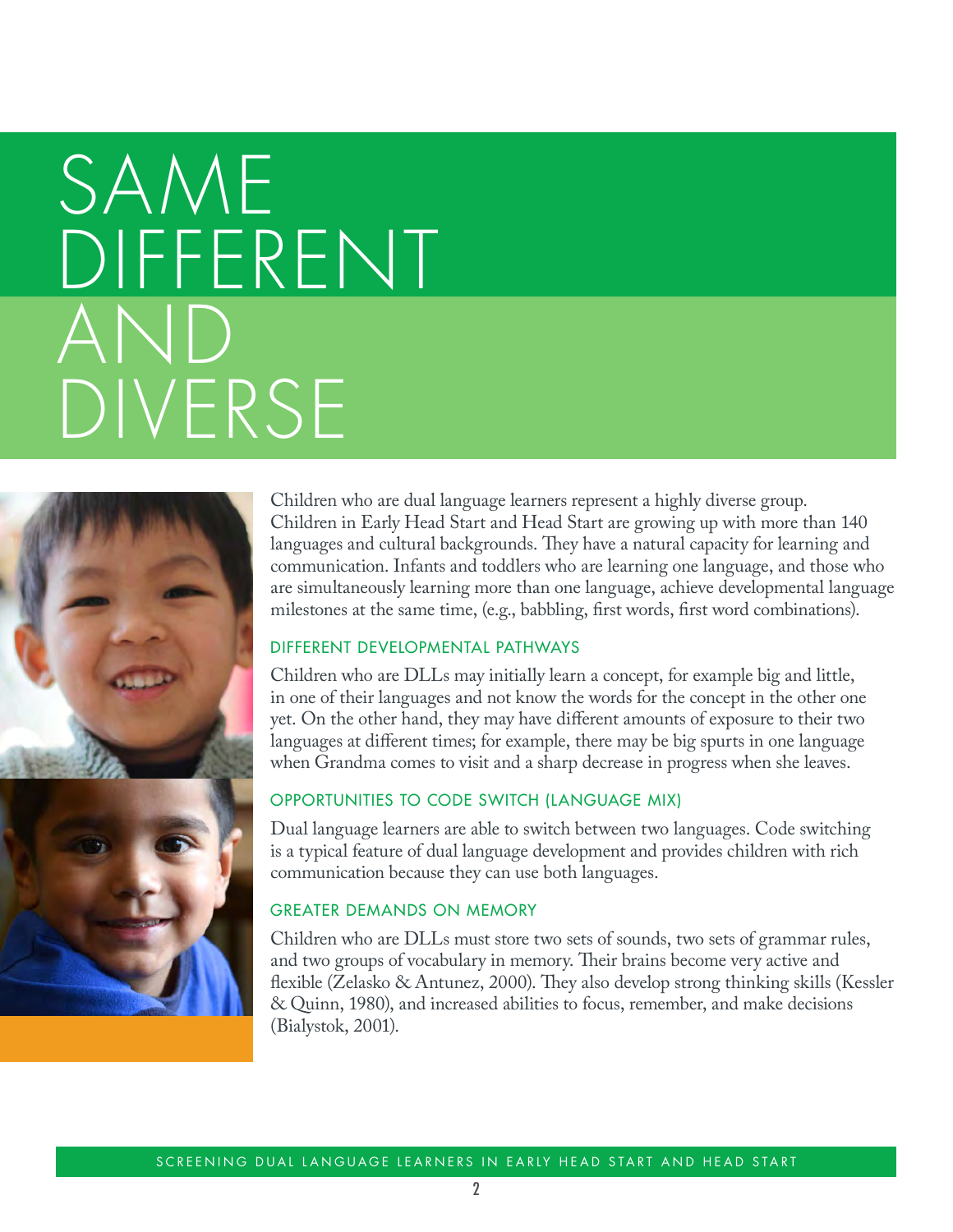## <span id="page-5-0"></span>PART TWO

## DEVELOPMENTAL SCREENING IN EARLY HEAD START AND HEAD START

The Head Start Program Performance Standards outline requirements for developmental screening, evaluation and ongoing assessment. Screenings are conducted in collaboration with families, determine children's potential risk for developmental, behavioral, motor, language, social, cognitive, and emotional delays. When a child's screening results indicate that a formal evaluation is appropriate, the disabilities coordinator is required to arrange for further formal evaluation to determine whether the child has a disability (Head Start Program Performance Standards, 45 CFR 1302.33 Child screenings and assessments).



## REMEMBER

Screening never diagnoses a disability.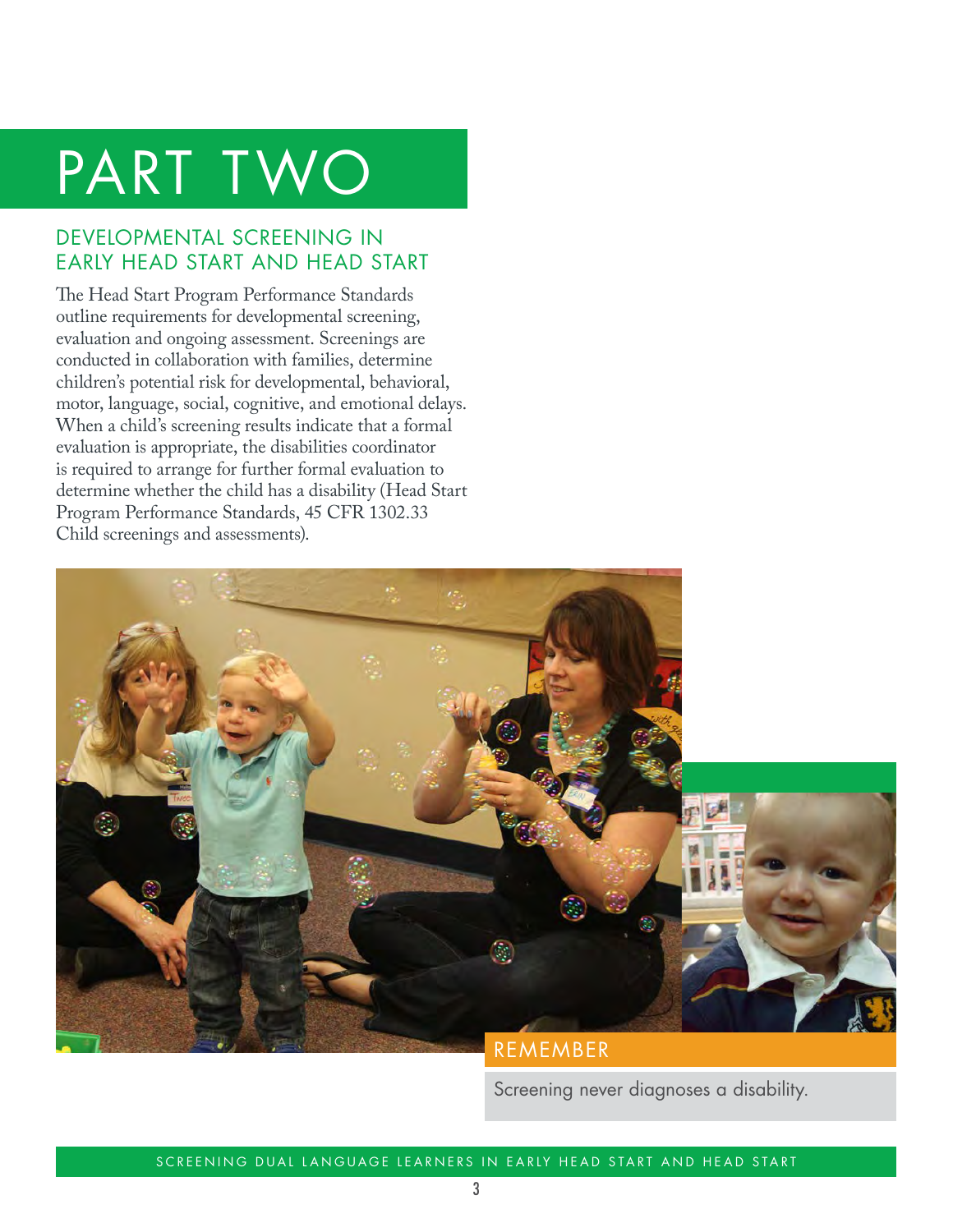### <span id="page-6-0"></span>WHAT IS REQUIRED?

#### HEAD START PROGRAM PERFORMANCE STANDARDS 45 CFR 1302.33 (A)

- (1) In collaboration with each child's parent and with parental consent, a program must complete or obtain a current developmental screening to identify concerns regarding a child's developmental, behavioral, motor, language, social, cognitive, and emotional skills within 45 calendar days of when the child first attends the program or, for the home-based program option, receives a home visit. A program that operates for 90 days or less must complete or obtain a current developmental screening within 30 calendar days of when the child first attends the program.
- (2) A program must use one or more research-based developmental standardized screening tools to complete the screening. A program must use as part of the screening additional information from family members, teachers, and relevant staff familiar with the child's typical behavior.
- (3) If warranted through screening and additional relevant information and with direct guidance from a mental health or child development professional a program must, with the parent's consent, promptly and appropriately address any needs identified through:
	- (i) Referral to the local agency responsible for implementing IDEA for a formal evaluation to assess the child's eligibility for services under IDEA as soon as possible, and not to exceed timelines required under IDEA; and,
	- (ii) Partnership with the child's parents and the relevant local agency to support families through the formal evaluation process.
- (4) If a child is determined to be eligible for services under IDEA, the program must partner with parents and the local agency responsible for implementing IDEA, as appropriate, and deliver the services in subpart F of this part.
- (5) If, after the formal evaluation described in paragraph (a)(3)(i) of this section, the local agency responsible for implementing IDEA determines the child is not eligible for early intervention or special education and related services under IDEA, the program must:
	- (i) Seek guidance from a mental health or child development professional to determine if the formal evaluation shows the child has a significant delay in one or more areas of development that is likely to interfere with the child's development and school readiness; and,
	- (ii) If the child has a significant delay, partner with parents to help the family access services and supports to help address the child's identified needs.
	- (A) Such additional services and supports may be available through a child's health insurance or it may be appropriate for the program to provide needed services and supports under section 504 of the Rehabilitation Act if the child satisfies the definition of disability in 29 U.S.C. section 705(9)(b) of the Rehabilitation Act, to ensure that the child who satisfies the definition of disability in 29 U.S.C. §705(9) (b) of the Rehabilitation Act is not excluded from the program on the basis of disability.
	- (B) A program may use program funds for such services and supports when no other sources of funding are available.
	- (C) Characteristics of screenings and assessments.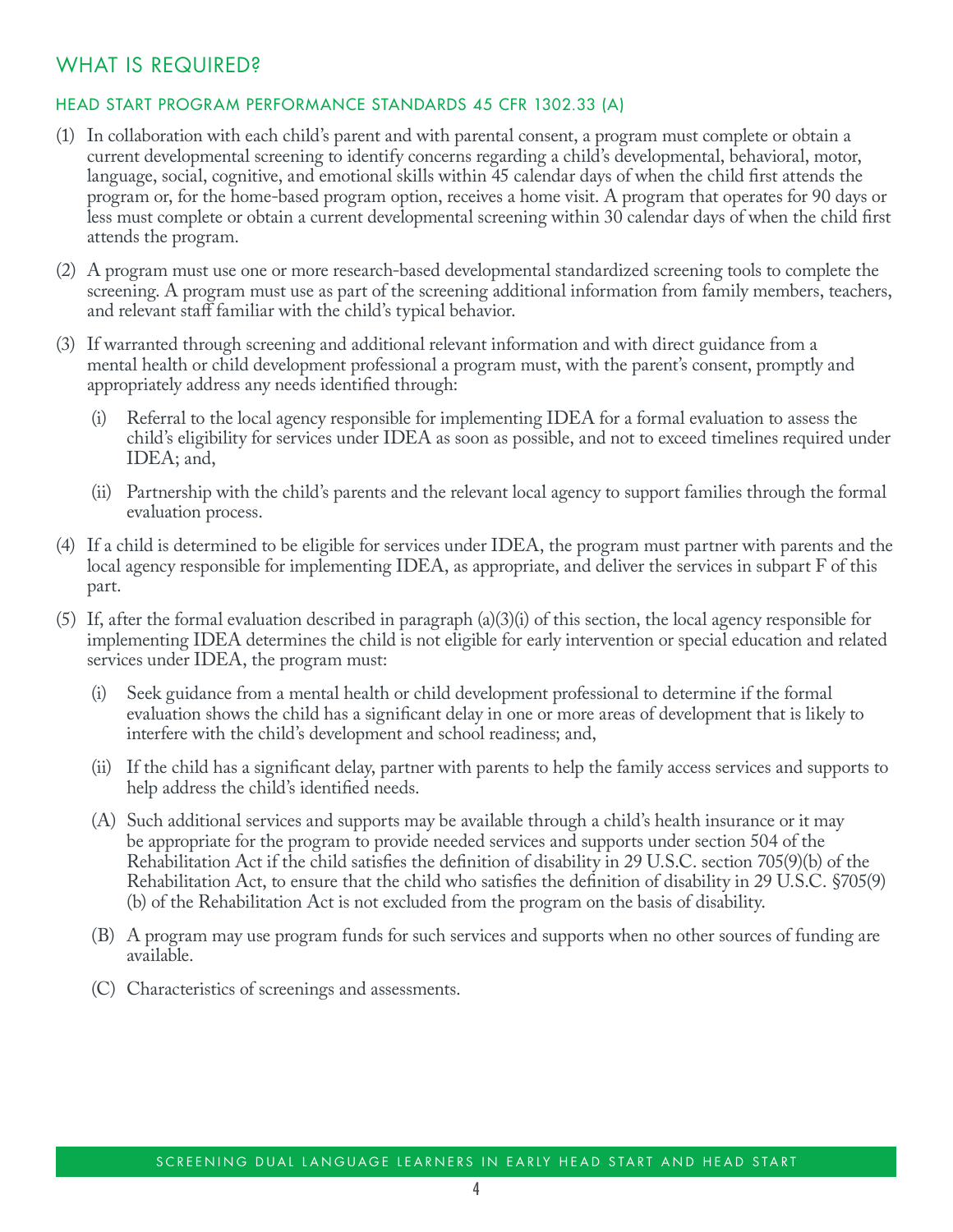- (1) Screenings and assessments must be valid and reliable for the population and purpose for which they will be used, including by being conducted by qualified and trained personnel, and being age, developmentally, culturally and linguistically appropriate, and appropriate for children with disabilities, as needed.
- (2) If a program serves a child who speaks a language other than English, a program must use qualified bilingual staff, contractor, or consultant to:
- (i) Assess language skills in English and in the child's home language, to assess both the child's progress in the home language and in English language acquisition;
- (ii) Conduct screenings and assessments for domains other than language skills in the language or languages that best capture the child's development and skills in the specific domain; and,
- (iii) Ensure those conducting the screening or assessment know and understand the child's language and culture and have sufficient skill level in the child's home language to accurately administer the screening or assessment and to record and understand the child's responses, interactions, and communications.
	- (3) If a program serves a child who speaks a language other than English and qualified bilingual staff, contractors, or consultants are not able to conduct screenings and assessments, a program must use an interpreter in conjunction with a qualified staff person to conduct screenings and assessments as described in paragraphs (2)(i) through (iii) of this section.
	- (4) If a program serves a child who speaks a language other than English and can demonstrate that there is not a qualified bilingual staff person or interpreter, then screenings and assessments may be conducted in English. In such a case, a program must also gather and use other information, including structured observations over time and information gathered in a child's home language from the family, for use in evaluating the child's development and progress.
- (d) Prohibitions on use of screening and assessment data. The use of screening and assessment items and data on any screening or assessment authorized under this subchapter by any agent of the federal government is prohibited for the purposes of ranking, comparing, or otherwise evaluating individual children for purposes other than research, training, or technical assistance, and is prohibited for the purposes of providing rewards or sanctions for individual children or staff. A program must not use screening or assessments to exclude children from enrollment or participation.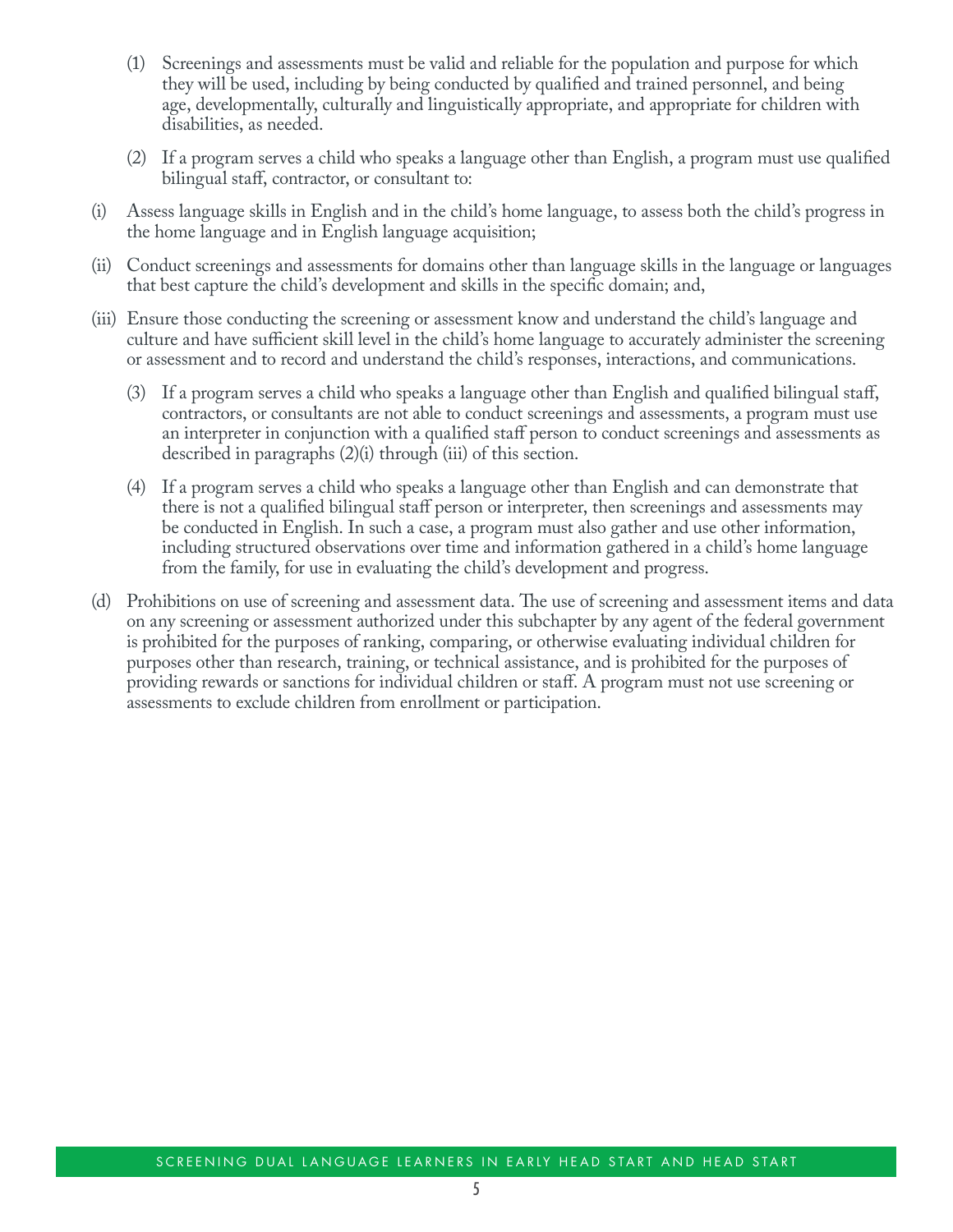## <span id="page-8-0"></span>PART THREE

## STANDARDIZED SCREENING INSTRUMENTS

Research-based developmental standardized screening instruments for young children measure one or more aspects of their development and provide information about where there might be possible developmental delays.

Some instruments measure across multiple areas of learning (language, cognitive, and social skills). Others focus on specific areas such as what words a child understands (receptive vocabulary) or speaks (expressive vocabulary).

Standardized screening instruments are based on norms,—comparisons between individual children and large groups of other similar children. This comparison provides results that show whether children are developing in the same way as the larger group of similar children or if they are falling behind. These types of instruments enable education staff and families to begin to understand whether a child is developing typically or if he may have developmental delays. When a child's screening scores fall below average, it may be appropriate to refer him for a formal evaluation.



Compare an individual child's results with the results of a larger group of similar children of the same age (norm).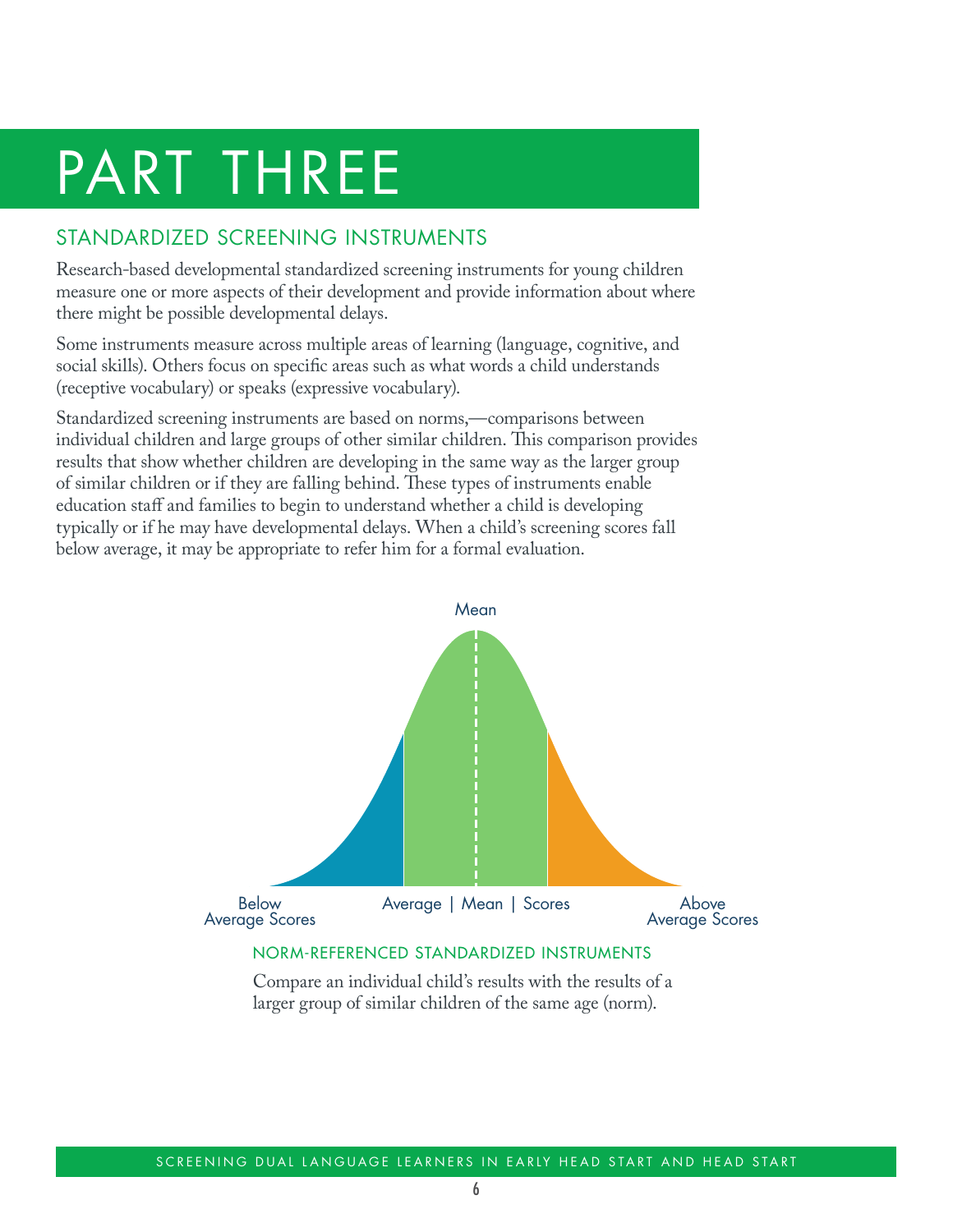## <span id="page-9-0"></span>INSTRUMENT VALIDITY AND RELIABILITY MATTER

**Validity and reliability** are two vital technical aspects of standardized instruments. They help us understand if the results of an instrument are appropriate for all of the children in your program including dual language learners.

**Validity** addresses whether the instrument accurately measures the areas of development that it is supposed to measure.

For example, if an instrument is designed to measure cognitive development, it does not tell you about a child's ability to walk, run, and jump.

**Reliability** addresses whether the instrument provides consistent information regardless of who, where, and when it is administered (OPRE, 2011).

For example, the instrument is used with different children across the same program, and when children score poorly on the instrument, further evaluation usually leads to identification of a delay.



#### REMEMBER

Many manuals say there is "general evidence" that their instrument is valid and reliable when considering all the children in the sample.

This does not mean there is "specific evidence" that the instrument is valid and reliable for specific groups of children not represented in the sample.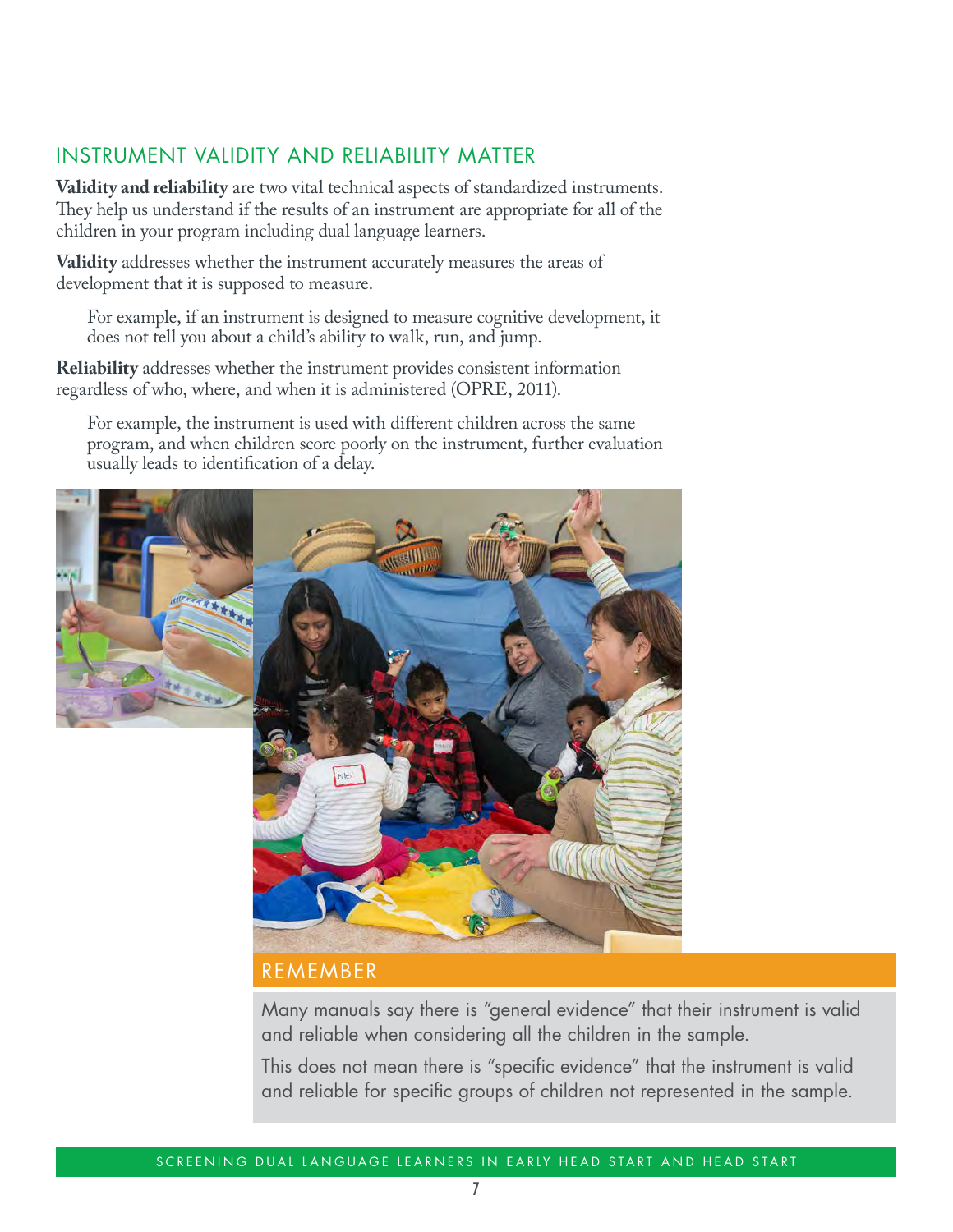### <span id="page-10-0"></span>FINDING THE RIGHT SCREENING INSTRUMENTS

When a child is part of a racial, ethnic, or linguistic group in the sample used to develop a screening instrument, that instrument is appropriate for him. Valid and reliable instruments are readily available for children who speak English or Spanish. Staff should consult several instruments in order to identify and select the best choices for their program.

For children whose home languages is not English or Spanish, it is virtually impossible to find valid and reliable instruments. Programs need to develop alternative plans for screening children who speak languages other than English and Spanish. This includes working with interpreters, communicating with families, and interpreting results with caution.



### BIRTH TO 5: WATCH ME THRIVE! A COMPENDIUM OF SCREENING MEASURES FOR YOUNG CHILDREN.

The US Department of Health and Human Services reviewed available instruments to assist Head Start programs in selecting screening and assessment instruments. This report presents an extended discussion of validity and reliability.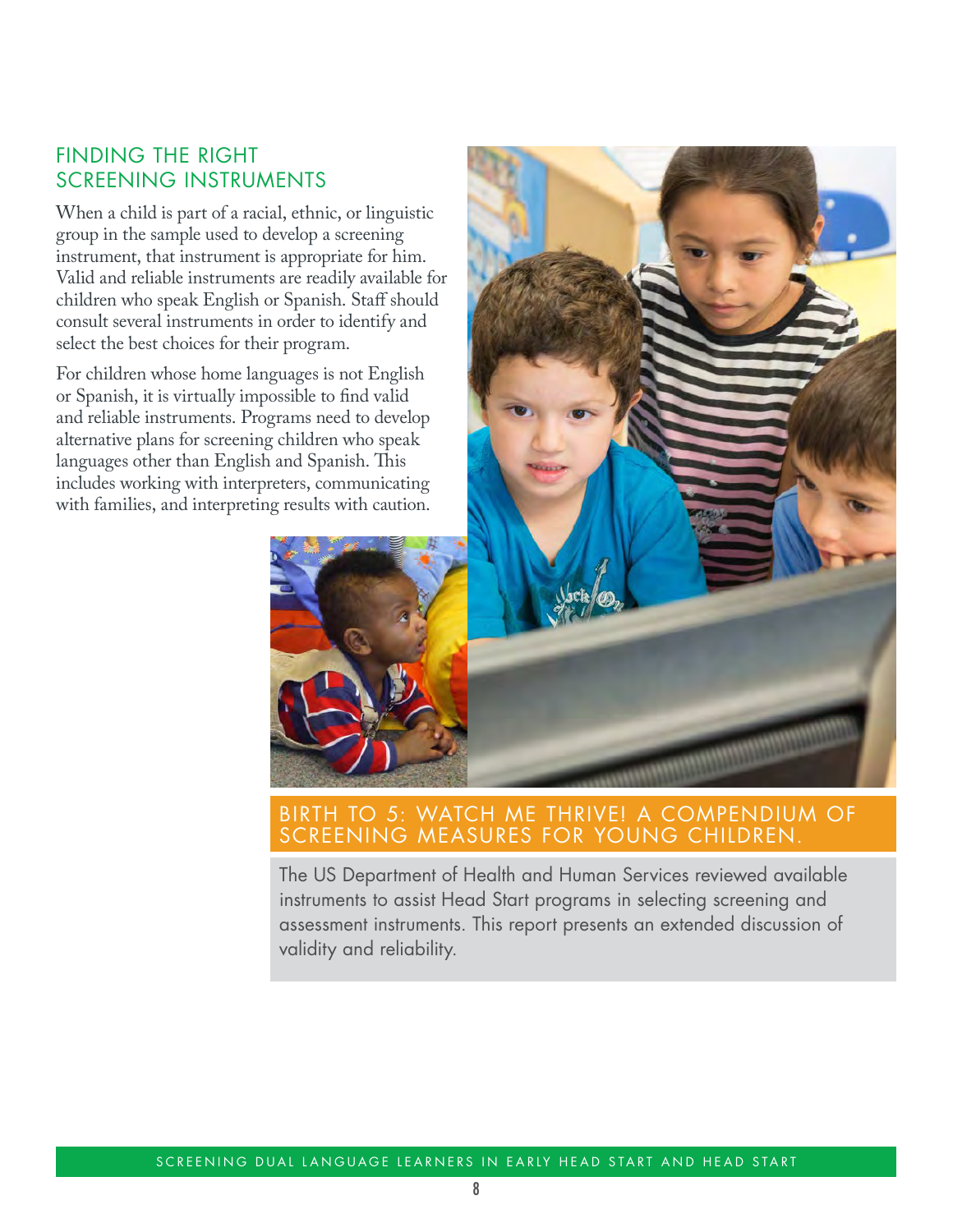## <span id="page-11-0"></span>PART FOUR

## WHEN THERE ARE NO VALID AND RELIABLE INSTRUMENTS FOR A CHILD OR GROUP OF CHILDREN

Often one instrument is valid and reliable for many or most children—but not for all children. When that happens, screening teams, made up of program leaders and staff, must determine specific alternative methods for screening the children for whom no valid or reliable instruments exist. Possibilities for screening dual language learners include

- using qualified, trained, bilingual staff, contractor, or consultant to assess language skills in both English and the child's home language;
- conducting screenings for domains other than language skills in the language(s) that best capture the child's skills;
- ensuring the assessor is sufficiently trained and demonstrates the ability to accurately administer, record, and interpret the screening;
- using an interpreter in conjunction with a qualified staff person to conduct screenings; and
- using an interpreter to communicate with families about the screening process and their child's development.



#### REMEMBER

To prepare for screening dual language learners, see page 12 for the Planning and Implementation Worksheet.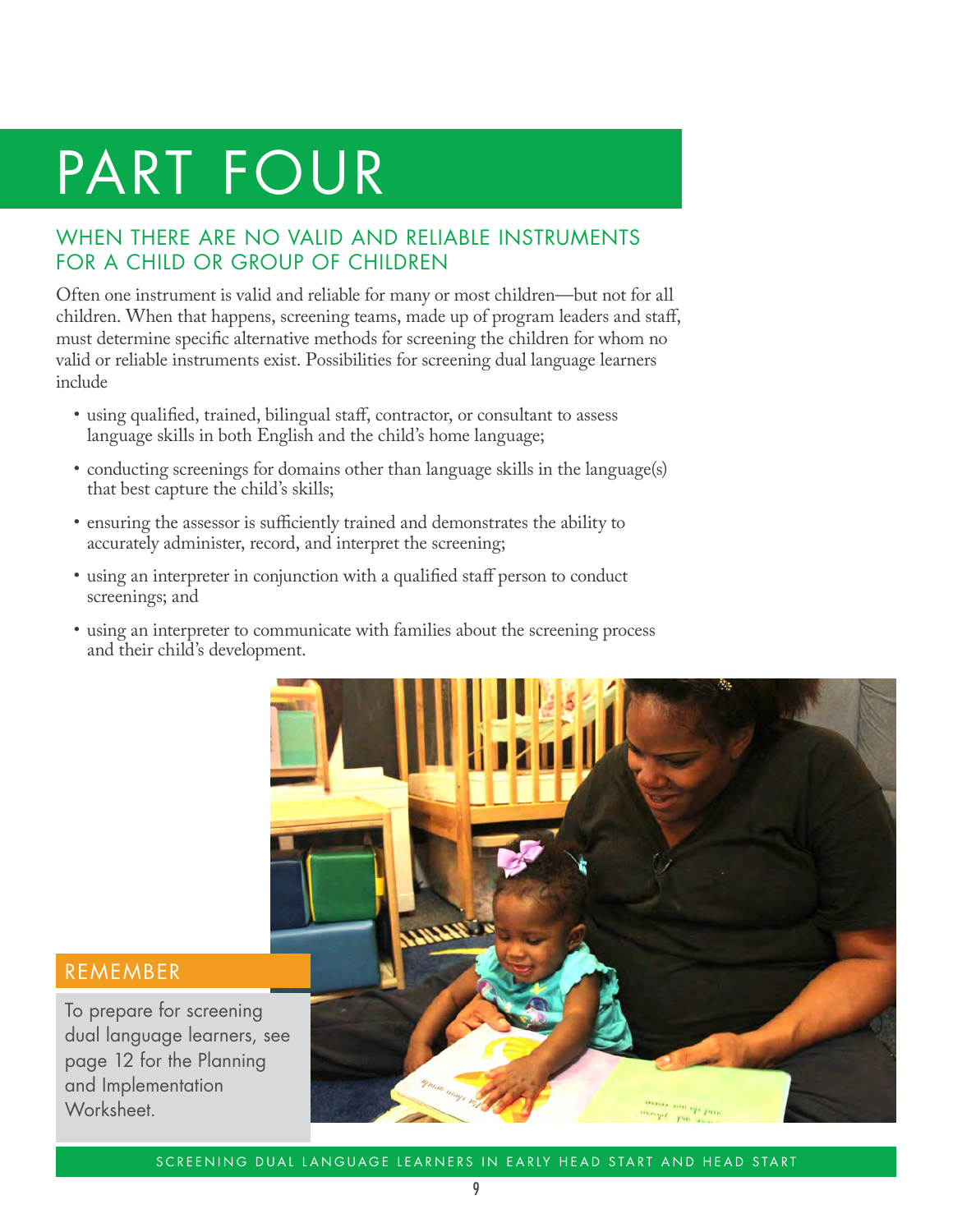#### BEST PRACTICES FOR SCREENING CHILDREN WHO ARE DUAL LANGUAGE LEARNERS

Consult the Local Education Agency (Part B) or Early Intervention (Part C) agency about their requirements and expectations.

Document the process of obtaining high-quality information based on structural observations, checklists, staff reports, portfolio records, work samples, and family reports.

Screen children in their home language and in English, so that staff can best understand children's knowledge and skills within and across both languages.

#### PROGRAM PLANS SHOULD INCLUDE

- Specific plans for children for whom there are no valid or reliable instruments.
- Specific practices for engaging with families and partners (see Screening Dual Language Learners: Planning and Implementation Worksheet on page 12).
- Clear directions for how to use the instruments with dual language learners, including how to screen in English and/or their home language.
- Clear directions for conducting the screening process and interpreting results.
- Clear directions for conducting the screening process, interpreting results, and communicating with families and others about the results.

When there are no valid and reliable instruments for a child (or group of children), programs should select an option (see below) to gather the information they need in order to make good decisions. Once an option has been selected and integrated into the program's screening plan, they make every effort to gather and analyze accurate information, and make decisions in collaboration with families.

#### OPTION I

- Gather information from families about their child's knowledge, skills, and abilities. *Gathering and Using Language Information That Families Share* assists in this process.
- Collect and review education staff observations to document a child's skills, noting changes that occur in the 45-day screening period.
- Make a decision about a potential referral in collaboration with each child's family.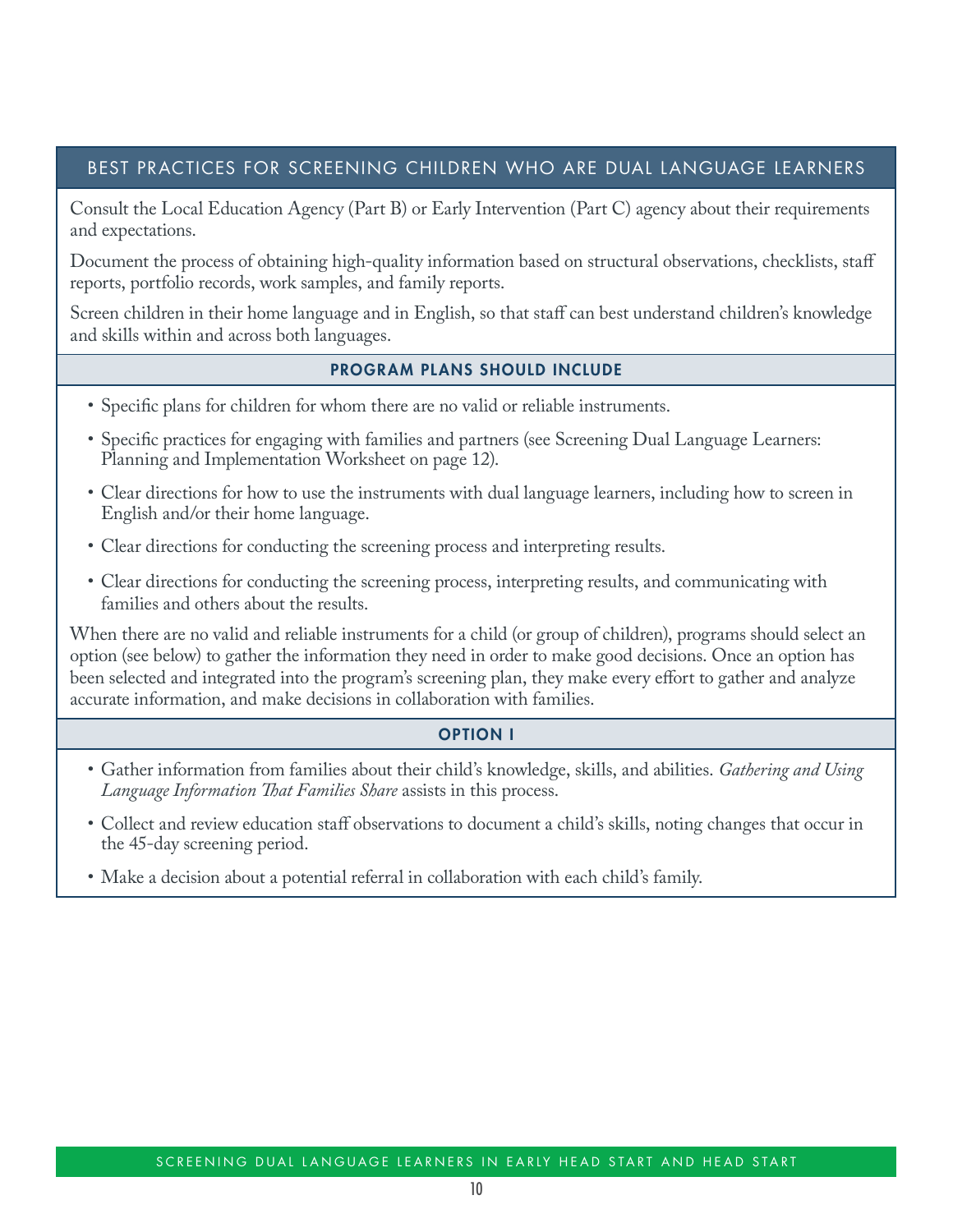#### BEST PRACTICES FOR SCREENING CHILDREN WHO ARE DUAL LANGUAGE LEARNERS

#### OPTION 2

- Hire someone who speaks the child's language to help the program staff who are administering the screening instrument.
- Staff qualified to administer the screening must work directly with the interpreter to ensure the instrument is administered correctly and that the response is recorded correctly.

#### A. Select interpreters who

- are fluent in both English and the child's home language;
- are skillful in interpreting one language to another;
- understand the culture, values, beliefs, and traditions of the community to which the child/family belongs;
- have a working knowledge of terms, concepts, systems, and processes that are unique to early childhood, including Head Start; and
- have good interpersonal skills.

#### B. Train interpreters to

- uphold confidentiality;
- maintain neutrality;
- state information without adding, omitting, editorializing, or distorting the message, regardless of interpreter's own personal opinions and perspectives;
- serve as cultural brokers; and
- help families and professionals understand each other's cultural beliefs, traditions, and practices.
- C. Prior to jointly administering the screening, ensure that interpreters and program staff plan together to
	- understand the purpose of the screening process;
	- become familiar with the screening tool, especially the terms and concepts used in the tool;
	- organize the materials needed to conduct the screening;
	- practice every item to ensure the interpreter understands and follows the protocol exactly; and
	- translate the script and prompts in the screening instrument instructionsprior to working with the child.
- D. During screening, ensure that interpreters
	- speak one language at a time;
	- use only the levels of prompting allowed by the screening tool;
	- collaborate with the trained staff person to accurately report the child's responses to each item; and
	- record the child's non-verbal behaviors and unusual responses, vocalizations, and verbalizations including errors in sounds, word order, and word choice in the home language.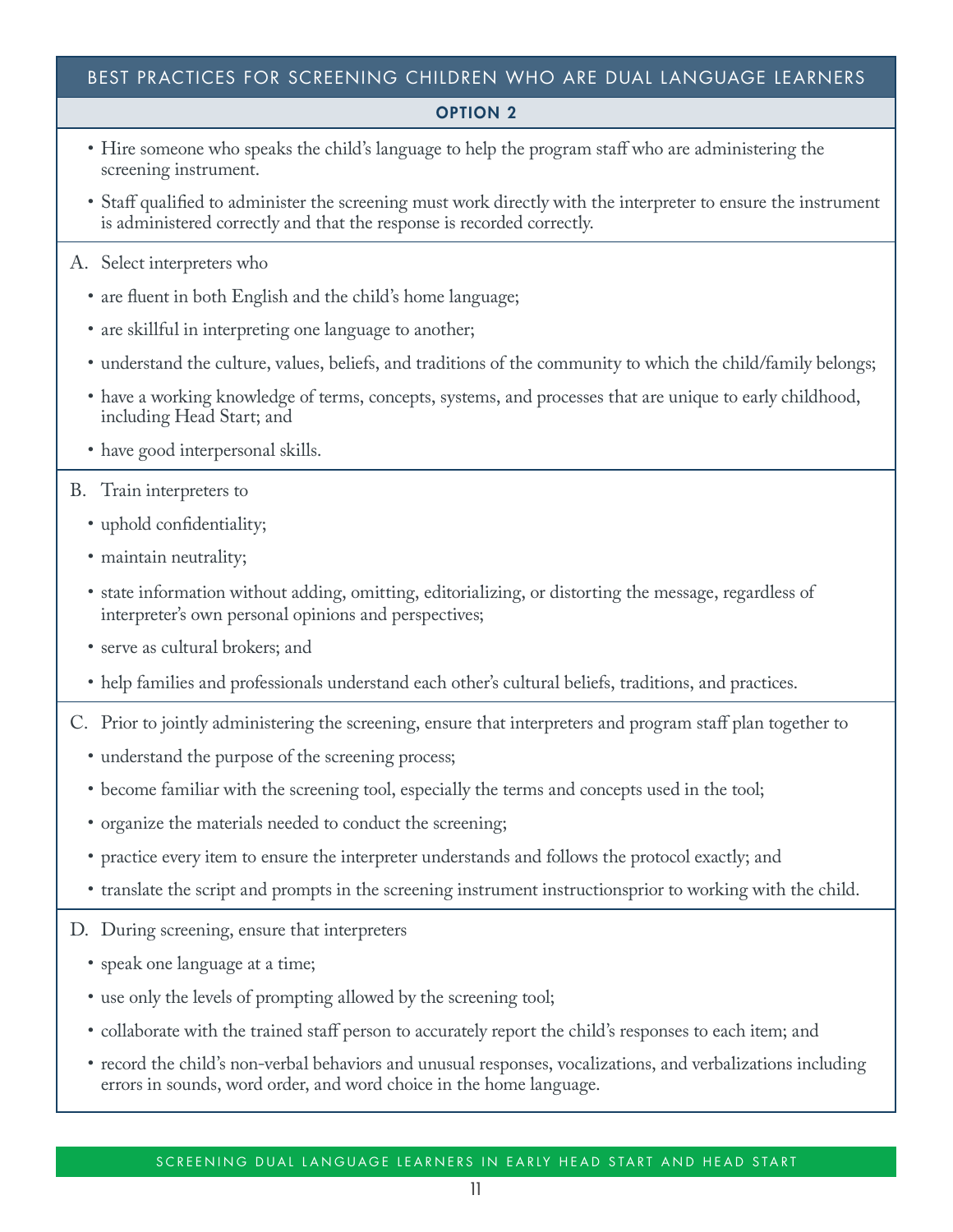## <span id="page-14-0"></span>SCREENING DUAL LANGUAGE LEARNERS PLANNING AND IMPLEMENTATION WORKSHEET

This worksheet is designed for Early Head Start and Head Start teams to use so their screening process provides the best possible results for all children, including dual language learners.

| <b>TASK</b>                                                                                                                                                                                                                                                                                                                     | <b>PEOPLE</b> | TIMELINE              | LESSONS LEARNED FOR NEXT TIME |  |  |  |  |
|---------------------------------------------------------------------------------------------------------------------------------------------------------------------------------------------------------------------------------------------------------------------------------------------------------------------------------|---------------|-----------------------|-------------------------------|--|--|--|--|
| <b>PLANNING</b>                                                                                                                                                                                                                                                                                                                 |               |                       |                               |  |  |  |  |
| 1. Form a team to plan,<br>implement, and oversee the<br>screening process. Members<br>might include education<br>managers, disabilities<br>managers, teachers, family<br>engagement staff, etc.                                                                                                                                |               |                       |                               |  |  |  |  |
| 2. Develop a screening process to<br>include<br>a.methods for engaging<br>families                                                                                                                                                                                                                                              |               |                       |                               |  |  |  |  |
| b.methods for focusing on each<br>child's unique developmental<br>circumstances by                                                                                                                                                                                                                                              |               |                       |                               |  |  |  |  |
| * providing clear guidance<br>on how to screen dual<br>language learners, and<br>* including specific plans for<br>children for whom there<br>are no valid and reliable<br>instruments<br>c.clear direction on how<br>to conduct the screening<br>process and specific<br>practices for engaging with<br>families and partners. |               |                       |                               |  |  |  |  |
|                                                                                                                                                                                                                                                                                                                                 |               | <b>IMPLEMENTATION</b> |                               |  |  |  |  |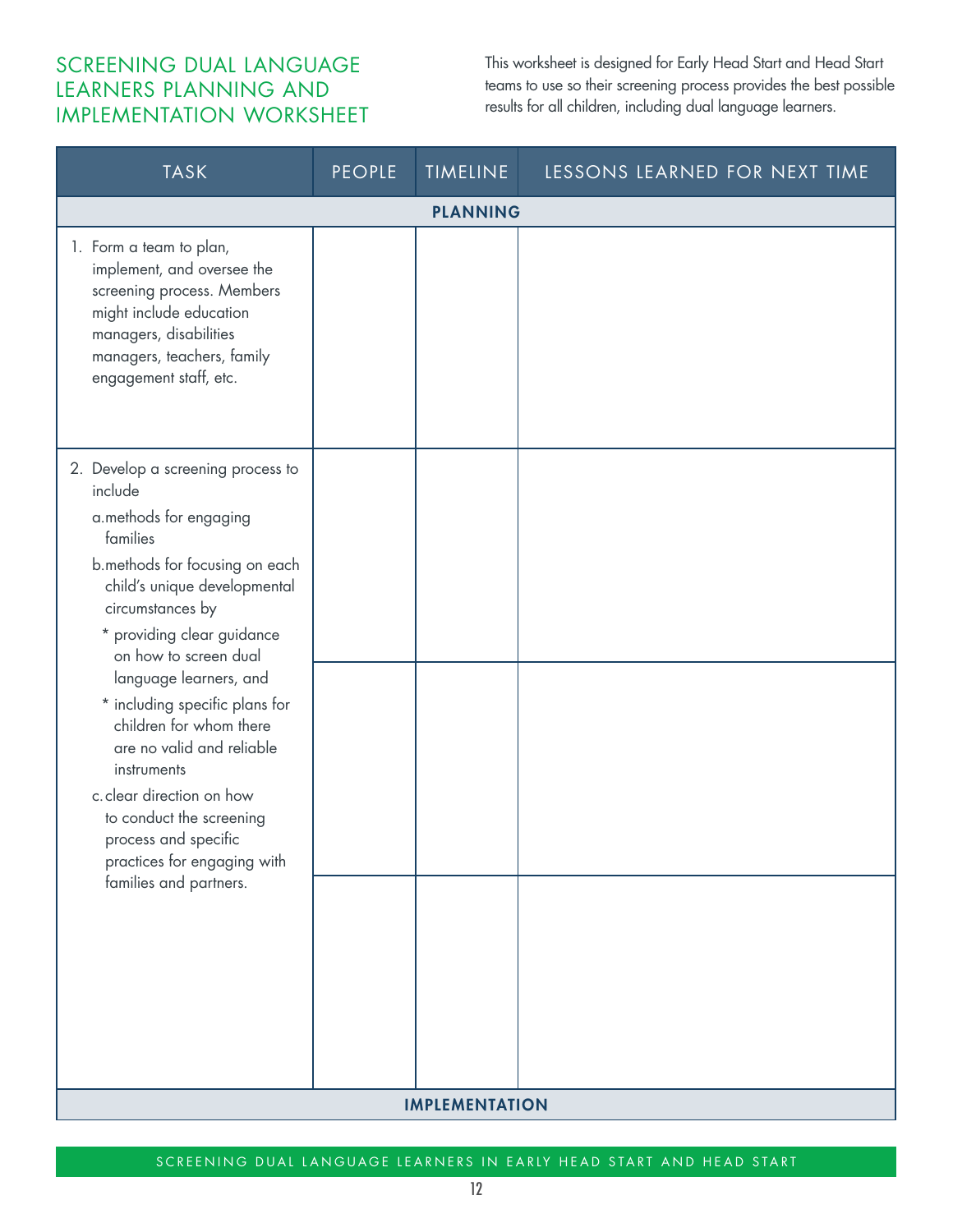### <span id="page-15-0"></span>SCREENING DUAL LANGUAGE LEARNERS PLANNING AND IMPLEMENTATION WORKSHEET

| <b>TASK</b>                                                                                                                                                                                                                                                                                                                                                                                                                     | <b>PEOPLE</b> | TIMELINE | LESSONS LEARNED FOR NEXT TIME |
|---------------------------------------------------------------------------------------------------------------------------------------------------------------------------------------------------------------------------------------------------------------------------------------------------------------------------------------------------------------------------------------------------------------------------------|---------------|----------|-------------------------------|
| 3. Document the process<br>for obtaining high-quality<br>information on what the child<br>can and cannot do. Always<br>include additional information<br>from family members,<br>education staff, and relevant<br>staff familiar with the child's<br>culture, language, and typical<br>behavior [45 CFR 1302.33(a)<br>(2)] and two or more of the<br>following:<br>• Structured observations<br>• Checklists<br>• Staff reports |               |          |                               |
| 4. Plan to screen children in their<br>home language and in English<br>to ensure they can demonstrate<br>their knowledge, skills, and<br>abilities in either language,<br>including their home language.                                                                                                                                                                                                                        |               |          |                               |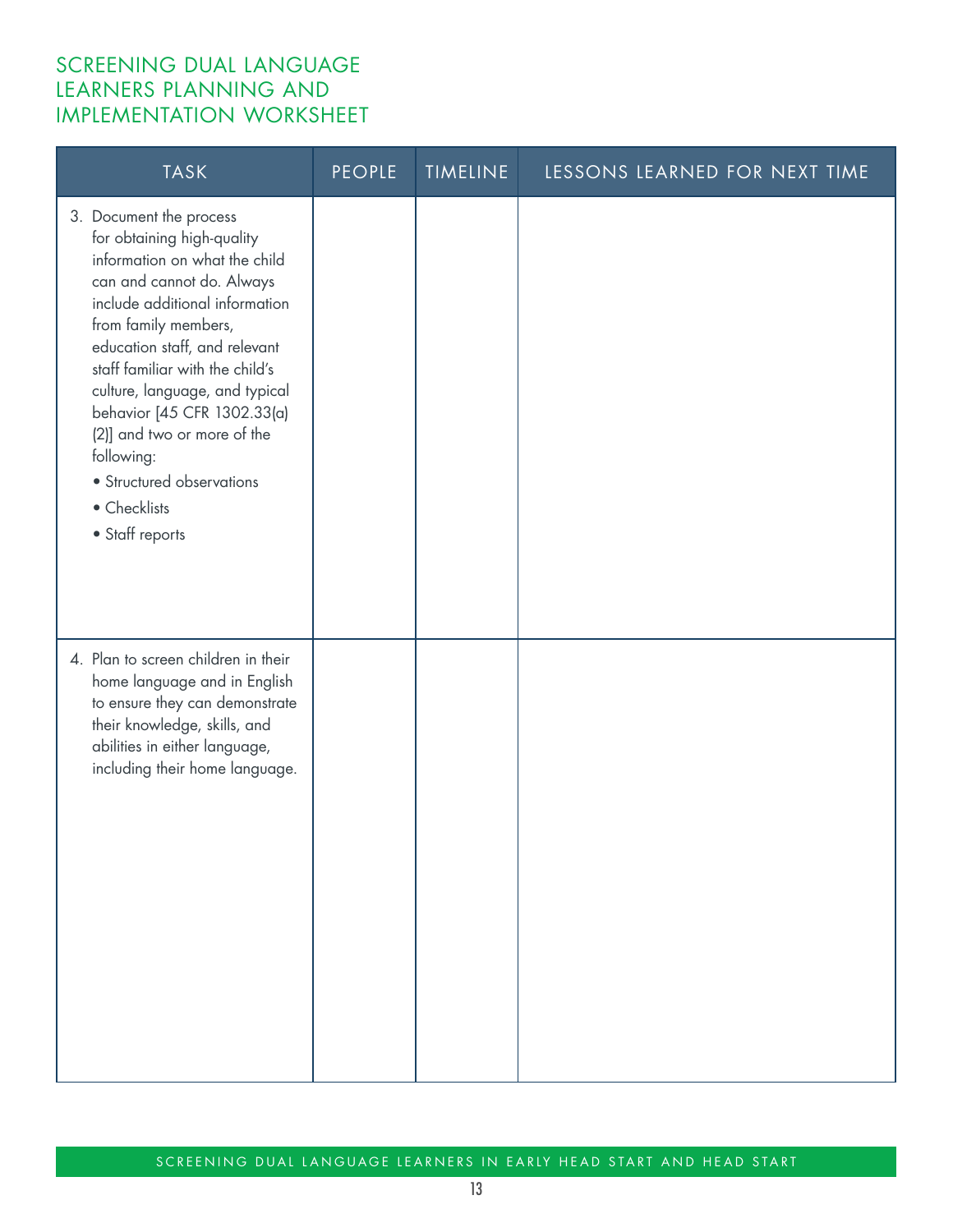### <span id="page-16-0"></span>SCREENING DUAL LANGUAGE LEARNERS PLANNING AND IMPLEMENTATION WORKSHEET

| <b>TASK</b>                                                                                                                                                                                                                  | <b>PEOPLE</b> | <b>TIMELINE</b> | LESSONS LEARNED FOR NEXT TIME |  |  |  |
|------------------------------------------------------------------------------------------------------------------------------------------------------------------------------------------------------------------------------|---------------|-----------------|-------------------------------|--|--|--|
| 5. Document why specific<br>approaches were selected.                                                                                                                                                                        |               |                 |                               |  |  |  |
| <b>IMPLEMENTATION</b>                                                                                                                                                                                                        |               |                 |                               |  |  |  |
| 6. Ensure that individuals<br>conducting screenings<br>are trained and skilled<br>in collecting, selecting,<br>and connecting pertinent<br>information needed to<br>confirm that a child has been<br>appropriately screened. |               |                 |                               |  |  |  |
| 7. Use bicultural and bilingual<br>staff or interpreters to share<br>results with families and<br>develop joint plans to support<br>their children to move forward,<br>including decisions about<br>formal evaluations.      |               |                 |                               |  |  |  |
| 8. Evaluate each screening<br>process and practice, and<br>adjust according to what you<br>learn.                                                                                                                            |               |                 |                               |  |  |  |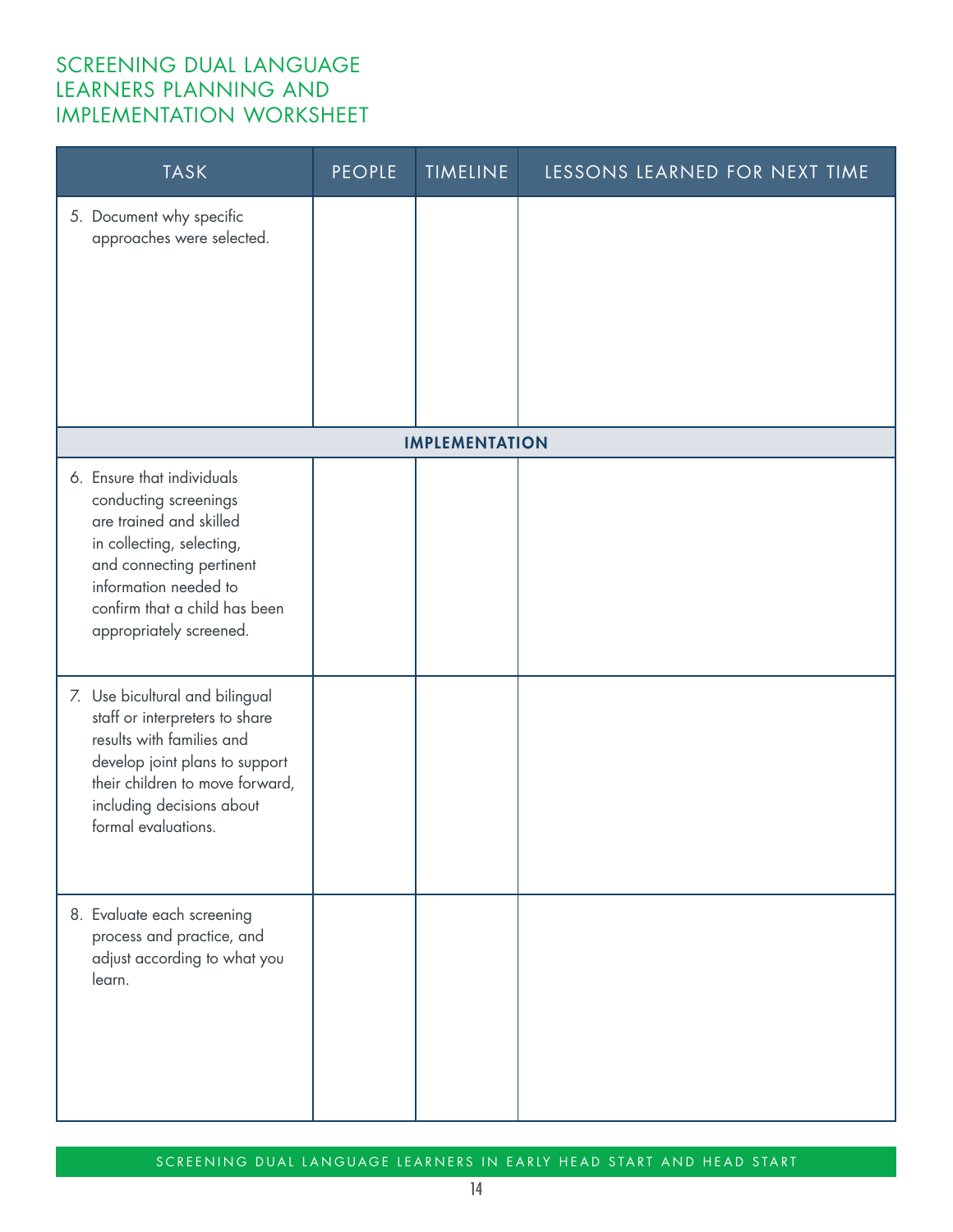## <span id="page-17-0"></span>PART FIVE

## FREQUENTLY ASKED QUESTIONS

#### HOW DO WE KNOW IF THE INSTRUMENT IS STANDARDIZED?

The manual of a standardized instrument will clearly

- state the groups of children for whom the instrument is appropriate, and
- direct users on how to administer and score the instrument.

#### For more details see page 5.

How do we ensure that an instrument is scored accurately and that the results truly reflect what each child knows and does not know? Manuals will clearly explain how to score an instrument. Standardized instrument scores must be calculated and interpreted exactly as the manual directs. However, program leaders need to use their knowledge and experience to fully understand each child's score.

- Before referring a child for whom there are no valid and reliable instruments, staff should compare the scores with parent reports.
- Consider teacher or home visitor observations and when available, others who are knowledgeable of child development, speak the child's language, and are familiar with the child's culture.
- Consult with the Local Education Agency (Part B) staff or Early Intervention (Part C) agency about their referral practices for dual language learners.

#### WHICH STANDARDIZED INSTRUMENTS SHOULD WE USE?

Multiple standardized instruments exist in Spanish and English. *The Office of Planning, Research & Evaluation's Head Start Impact Study: Final Report* clarifies which standardized instruments are available, and discusses how to make decisions about which instruments to select.

For detailed information about screening children who do not speak English or Spanish, see page 9 of this document.



## RESOURCE

Gathering and Using Language Information that Families Share: [https://eclkc.ohs.acf.hhs.](https://eclkc.ohs.acf.hhs.gov/hslc/tta-system/cultural-linguistic/fcp/docs/dll_background_info.pdf) gov/hslc/tta-system/cultural-linguistic/fcp/docs/ dll background info.pdf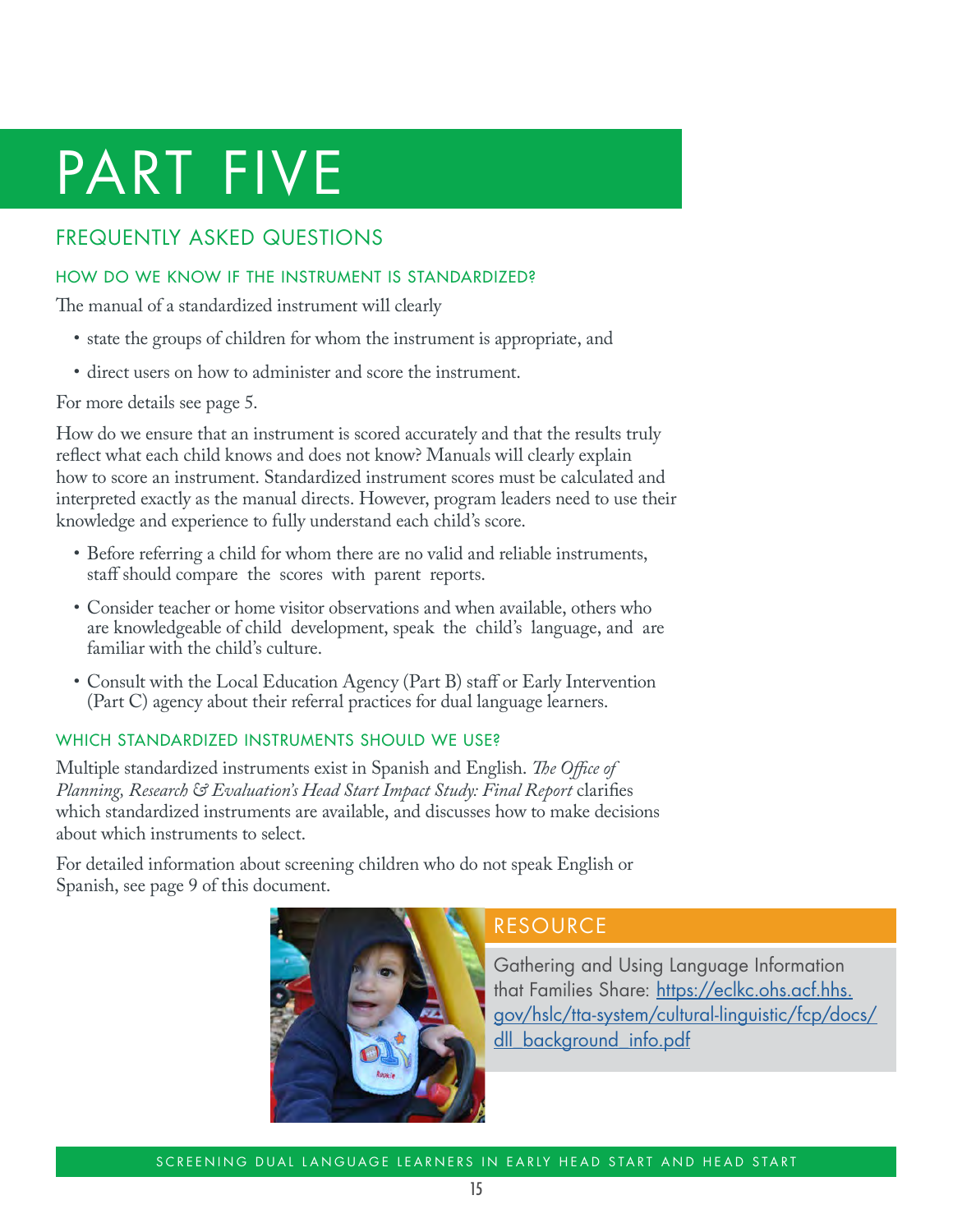#### HOW CAN SCREENING PRACTICES BE CULTURALLY AND LINGUISTICALLY APPROPRIATE?

There are a number of ways programs can ensure their screening practices are culturally and linguistically responsive.

- Select standardized instruments based on the extent to which cultures and languages of the children in the sample used to develop the instrument match those of the children in the program.
- The instrument is valid and reliable for the children with whom you plan to use the instrument.
- The images in the instrument are relevant to the children in the program (e.g., a rake or a marsh).
- Items and activities included in the instrument are familiar to the children in the program (e.g., play activities, home routines, food, animals, etc.).
- Staff gather and use input from families.
- Review and reflect upon screening practices during the annual program selfassessment process. Use child data and information from families, community assessments and community partners to select new instruments, develop alternative processes, etc.
- Use information from families as part of the screening process, particularly when making decisions to refer a child for a formal evaluation, see Gather and Using Language Information That Families Share.

#### IN WHICH LANGUAGES SHOULD CHILDREN BE SCREENED? HOW DO WE DECIDE?

- A child who has grown up hearing equal amounts of two or more languages every day since birth should be screened in both languages.
- For example, if a child is growing up hearing English and Chinese in equal amounts every day since birth, she should be screened in both languages.
- This is important because a child may have learned specific information in one of her languages, but that information has not yet transferred to the other language—and vice versa.
- Testing in only one language means that all the information that the child knows may not be identified.
- When a child has experience with more than two languages, the screening process should plan to screen the child in the language(s) she can best demonstrate her skills. For language, the child should be assessed in both English and the home language.
- Families play a key role in making screening decisions by helping staff gather information about their child's language experiences.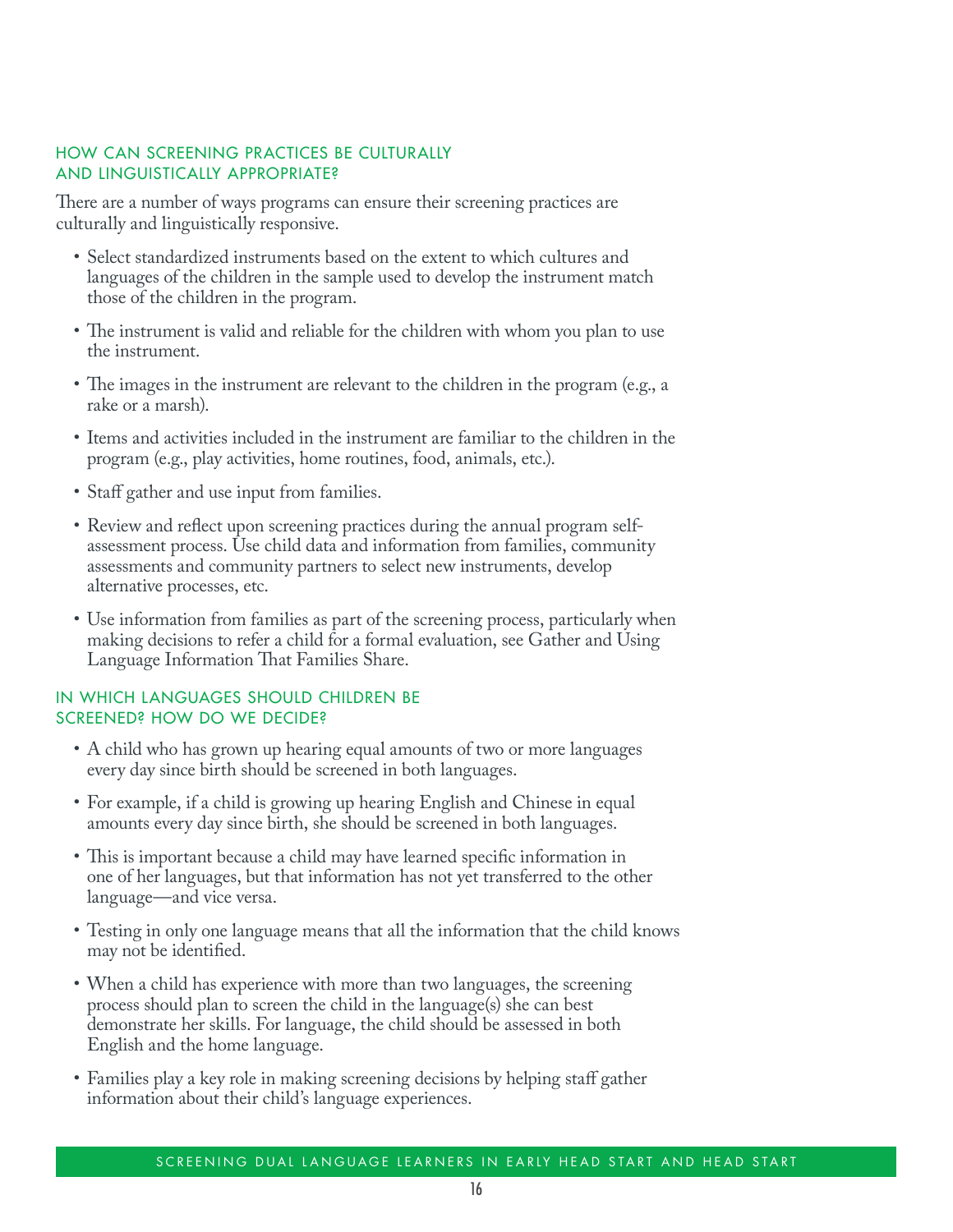• Program leaders should occasionally review the websites of the publishers of several screening instruments to keep up on the development of new instruments and to stay up to date.

#### HOW CAN WE ENGAGE FAMILIES IN THE SCREENING PROCESS WHEN THERE ARE NO VALID AND RELIABLE INSTRUMENTS FOR A CHILD?

- Make every effort to obtain information on the child's development from the family.
- Inform families about the purpose and practices of screening so they can give an informed consent.
- Discuss screening results with families and make a joint decision about referring their child for a formal evaluation.
- Should a referral be made, support families through the entire process.

#### HOW SHOULD WE DECIDE WHEN TO REFER A CHILD FOR A FORMAL EVALUATION?

Families usually know how their child is developing in relationship to other children in their culture. Ask them to share this information.

- Dual language learners may have deep knowledge of certain places, things, activities, and experiences from their home culture and language that may not translate easily into English.
- Fully understanding all that a child knows helps teams make decisions.

#### HOW ARE TEACHERS INCLUDED IN DETERMINING IF A CHILD IS REFERRED FOR EVALUATION?

Teacher or home visitor observations can reveal a host of information about

- what a child knows,
- how she handles challenges,
- her personality,
- how she uses language, and
- how she interacts with peers.

Teachers who carefully record their observations during the 45-day screening period can learn a great deal about how a child adapts, what she has learned, what she enjoys, and what she is challenged by, etc. For example, a teacher who observes a child in the block area arranging blocks according to size has learned a lot about his motor skills and math knowledge.

Information from families and teachers—even those who do not speak the same language as the child—can help inform the decisions about whether to refer a child for a formal evaluation.

### REMEMBER

Many cultures have different expectations for what young children do and how they behave. Ask families about their expectations for their child. This information may explain why a child does or does not have a specific behavior or skill.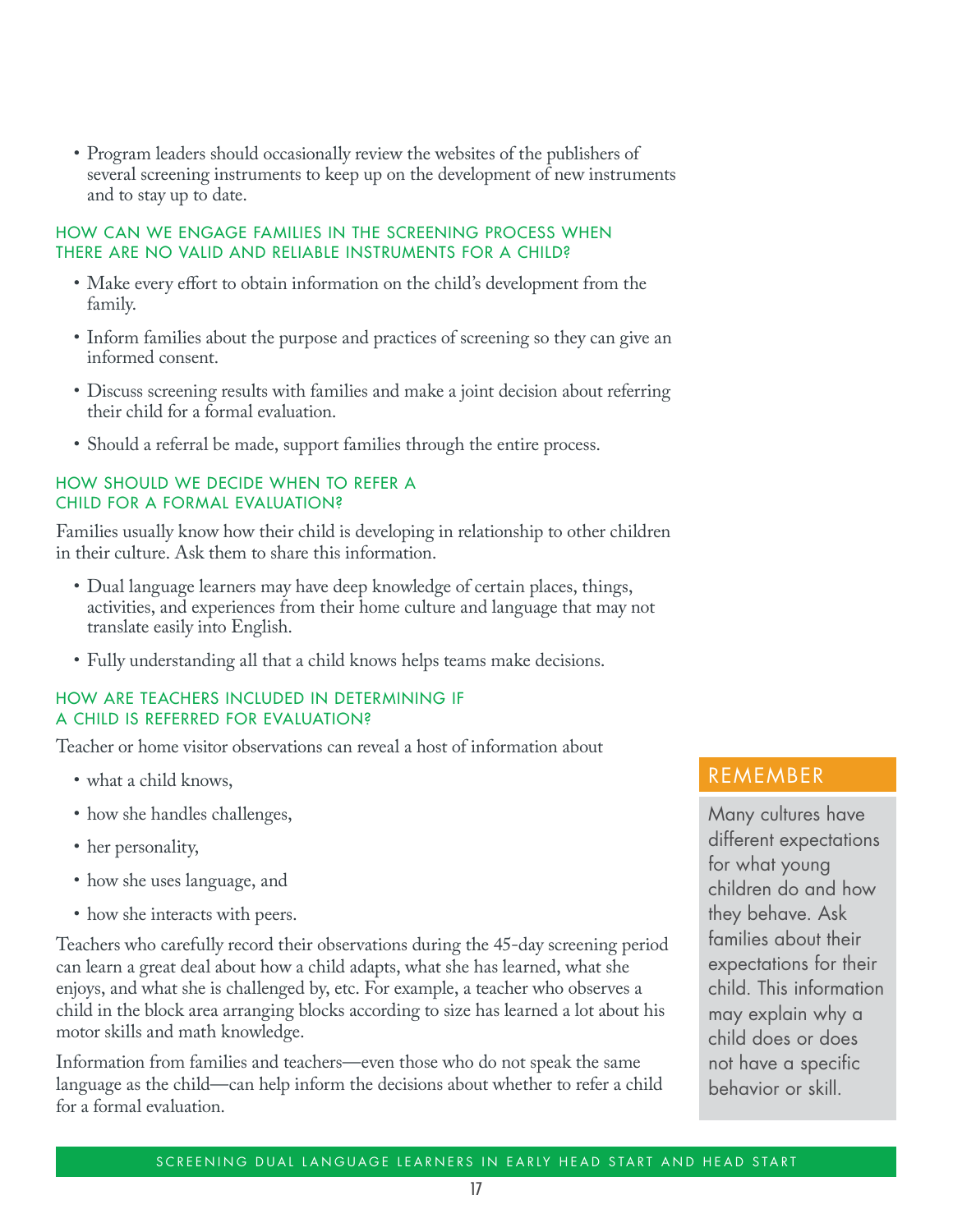## <span id="page-20-0"></span>PART SIX

## **CONCLUSION**

Screening is one of the most important tasks that EHS/HS programs perform, because it ensures that all children receive the level and type of educational services that support them to thrive. Therefore, it is essential that program leaders take a thoughtful approach in properly screening each child.

Programs achieve success when they carefully plan, implement, evaluate, and modify their screening processes, and when they pay specific attention to the dual language learners for whom there are no valid and reliable instruments. Program leaders ensure high-quality screening outcomes when their systems

- include a strong emphasis on gathering and using input from families and staff;
- include careful selection of screening tools;
- use qualified and trained bilingual/bicultural staff, contractors, consultants, or interpreters to conduct screenings;
- identify and use multiple, alternative methods for screening children for whom there are no valid and reliable instruments;
- include thorough and precise screening processes which are understood and followed by all involved;
- include clear consideration of all the available information about each child's developmental status and experiences; and
- are a good fit with the requirements and expectations of their Local Education Agency (Part B) and Early Intervention (Part C) partners.

When programs take the time to provide high-quality screening services, all children and their families get a true "head start."